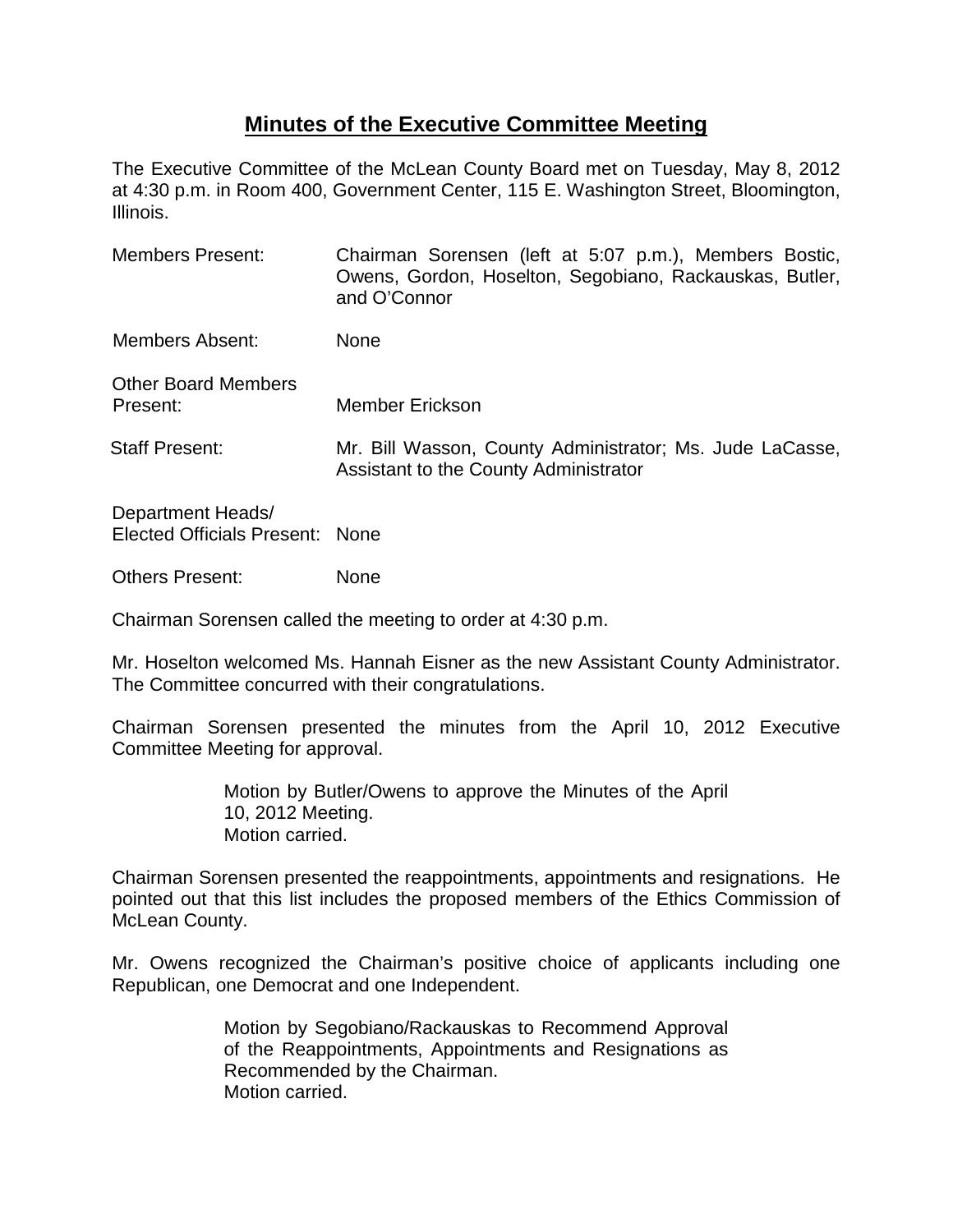Minutes of the Executive Committee May 8, 2012 Page Two

Chairman Sorensen presented a request for approval of an Ordinance of the McLean County Board setting salaries of the members of the McLean County Board – County Board Administration.

Mr. Wasson distributed an updated Ordinance, including an Exhibit A that reflects the salary comparisons to comparable counties. Chairman Sorensen explained that typically in McLean County, the Board salaries are dealt with in two year steps because we are always setting the next term. He indicated that in 2012 one-half of the members of the Board will be elected for four years and half for two years. The version in the packet only covered 2013 and 2014; the version being distributed covers 2015 and 2016 as well. Chairman Sorensen advised that the Ordinance shows the County Board compensation flat for three years and a 1.5% increase in 2016.

Mr. Wasson pointed out that the differential between County Board Members, the Committee Chairs and the County Board Chairman have been reinstituted. He reminded the Committee that there was a 2.5% and 2.5% increase over the last two years for County Board salaries, which was put into place four years ago. Mr. Wasson noted that the salary of the County Board Chairman and the salaries of Committee Chairs were frozen for the last two years; they did not receive the 2.5% increases. The recommendation reinstitutes the differential and provides an increase for Committee Chairs and the County Board Chair, as follows:

 $\triangleright$  The Chairman of the County Board shall receive an annual salary of \$9,640.00, effective January 1, 2013, an annual salary of \$9,640.00 effective January 1, 2014, receive an annual salary of \$9,640.00, effective January 1, 2015, and an annual salary of \$9,785.00 effective January 1, 2016.

Ms. Rackauskas referred to Exhibit A "County Elected Officials Salaries Comparison" and asked why the County Board Chairman of Rock Island's salary is \$97,000. Mr. Wasson replied that Rock Island has a full-time County Board chairman.

Ms. Rackauskas expressed concern that the McLean County Board Chairman's salary is far less than every other County Board Chairman, as noted below:

| County                       | <b>Salary</b> |
|------------------------------|---------------|
| $\triangleright$ Champaign   | \$29,274.00   |
| $\triangleright$ Sangamon    | \$27,200.00   |
| $\triangleright$ Peoria      | \$16,000.00   |
| $\triangleright$ Rock Island | \$97,000.00   |
| $\triangleright$ Tazewell    | \$21,000.00   |
| $\triangleright$ McLean      | \$9,382.00    |
|                              |               |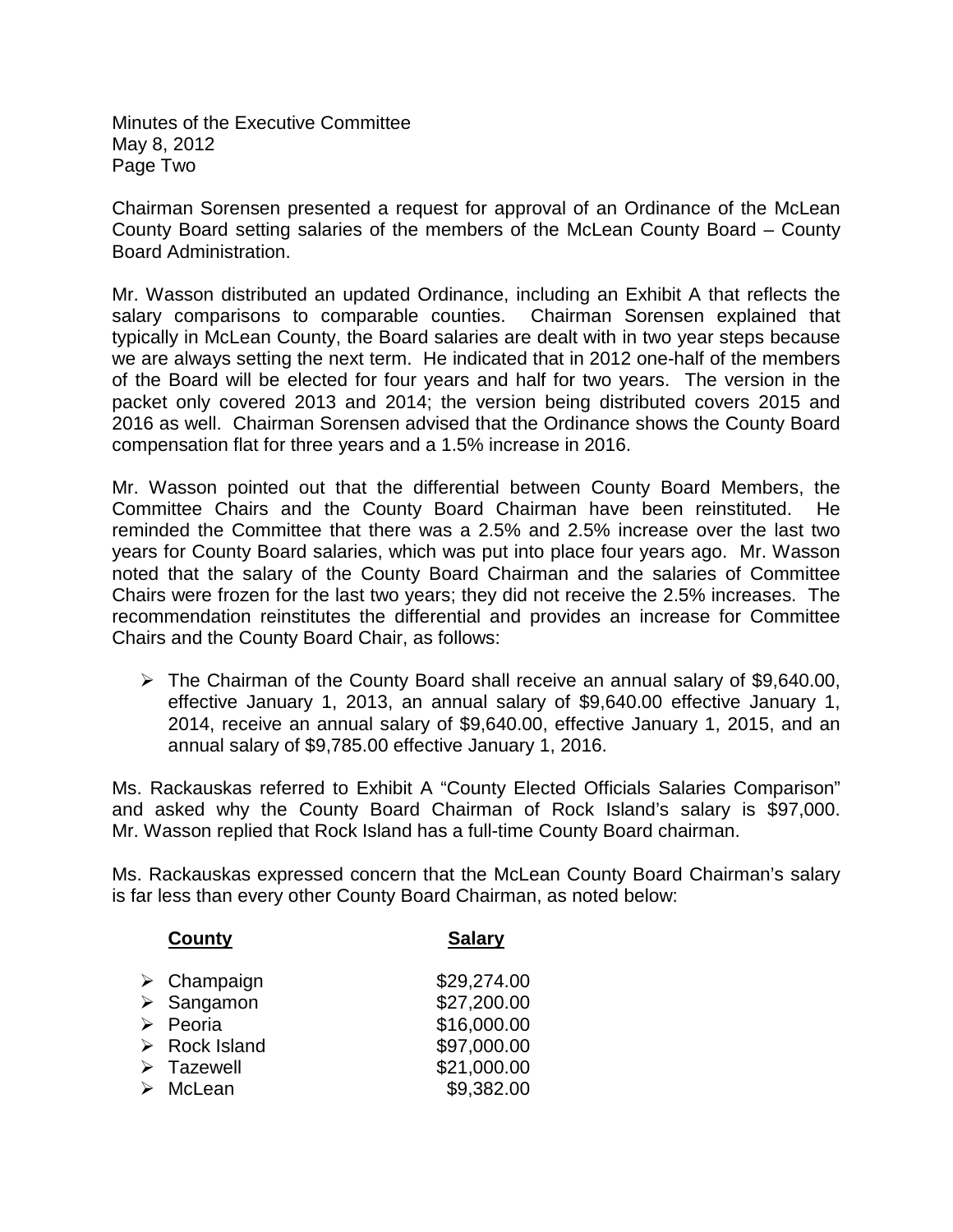Minutes of the Executive Committee May 8, 2012 Page Three

Mr. Gordon stated that he would like to see a provision in the Ordinance that the County Board salary increases cannot exceed the across the board percentage increase that County employees receive. Chairman Sorensen responded that this type of provision cannot be included in the Ordinance. He added that a percentage increase is not being established; rather, a dollar figure is being set and, once it is set by ordinance, prior to the beginning of the terms, it cannot be changed. Chairman Sorensen pointed out that in all of the years that salaries were set, there was perhaps one year where the Board received a slightly larger percentage raise than the employees. He also noted that many other years the employees received a merit increase as well as an across-theboard percentage increase.

Mr. Segobiano stated that he believes that there are plenty of people in the community who would be very glad to be elected or appointed to any position within the County regardless of the amount of salary increase that position gets each year. He reminded the Committee that salaries are all paid for by the taxpayers.

Mr. Segobiano indicated that the efforts of the elected 20 County Board members need to be recognized. He suggested that, at some point in time, it will be necessary to do some soul searching on the whole salary structure. Mr. Segobiano stated that the County Board members need to stand up and be accounted as elected officials.

Ms. Rackauskas pointed out that the County Board Chairman has a great many responsibilities. She believes that the Chairman's salary is woefully inadequate, particularly as compared to other counties. Ms. Rackauskas suggested that the salary be increased significantly.

Ms. Bostic stated that she agrees with Mr. Segobiano because we all run for office and we know what it pays. She added that she agrees with Ms. Rackauskas that the McLean County salaries are probably behind. Ms. Bostic pointed out that, due to the economy, the County residential tax base could be slimmer this year which will result in fewer tax dollars coming into the County to be spent. She indicated that if this is an area that we can conserve on, it is the step in the right direction. Ms. Bostic added that she does not need a pay raise.

Ms. Rackauskas noted that she would like to encourage more young people to run for the County Board. She felt that there should be better compensation that would attract and accommodate younger individuals on the Board.

Mr. Segobiano agreed with Ms. Bostic in that he is not looking for a pay raise. He indicated that we should apply this theory to every elected and appointed position within the County, particularly with the current economy. He pointed out that he does believe the economy is beginning to pick up some.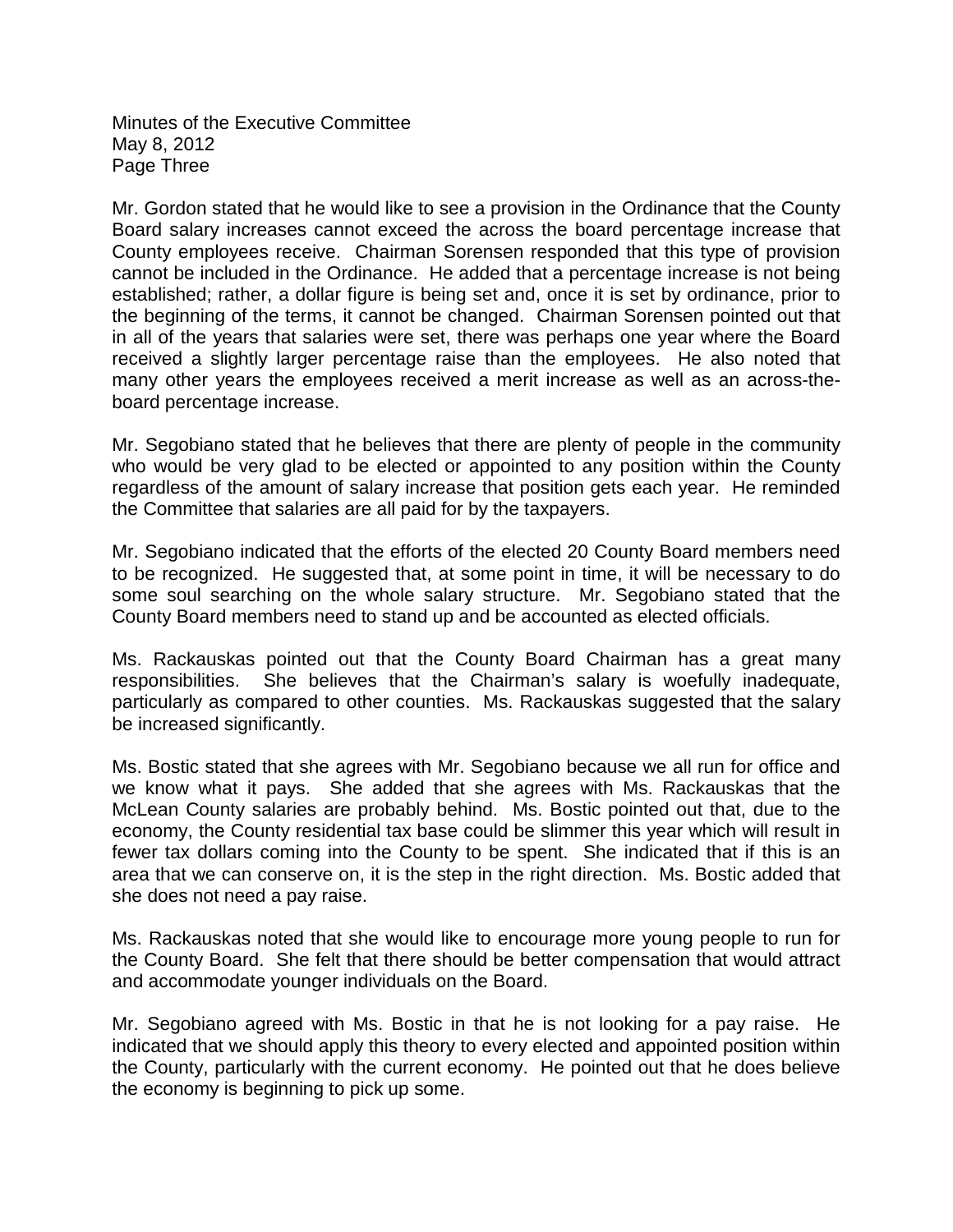Minutes of the Executive Committee May 8, 2012 Page Four

Mr. Segobiano stated that if we are to establish a budget to provide service to the constituents of McLean County and if the Board members feel that they do not need a raise because it is on the backs of the taxpayers, then that theory should be applied to every position in McLean County Government.

Chairman Sorensen asked if this Ordinance can be considered at the June meeting. Mr. Wasson responded that the Ordinance has to be considered and acted upon this month.

Mr. Owens asked why the salaries aren't based on per diem. Mr. Wasson replied that the administration of a per diem system is labor intensive. He noted that the administration of the mileage alone creates a lot of extra work. Mr. Wasson stated that the salary system is consistent and more efficient to administer.

Ms. Rackauskas suggested that the mileage reimbursement be discontinued and the Board members only be recompensed through salary. She noted that she does not accept mileage reimbursement. Mr. Butler indicated that he does not accept mileage either, but he pointed out that some Board members live out of town and have to drive a greater distance that he does.

Mr. Butler stated that when he ran for the County Board, he did not ask what he would get paid; rather, he looked at it as a service. He recognized that the responsibilities of the Chairman of the Board are far greater and it would be difficult for him to take that much time away from his business. Mr. Butler believes that the Board members should be paid more to stay in line with other counties. He also agrees that the County Board Chairman should receive a higher salary.

Ms. O'Connor agreed that the Chairman's salary is far too little for the work that he does, and asked how the Committee would go about doubling the County Board Chairman's salary. Ms. Bostic replied that it would be changed by the Ordinance.

Mr. Segobiano commented that he agrees that the Chairman's salary should be increased, but if it is going to stay status quo for the County Board members, it should also apply to all elected and appointed officials.

Ms. O'Connor asked if she can make a motion to double the salary of the County Board Chairman.

Chairman Sorensen left the meeting at 5:07 p.m.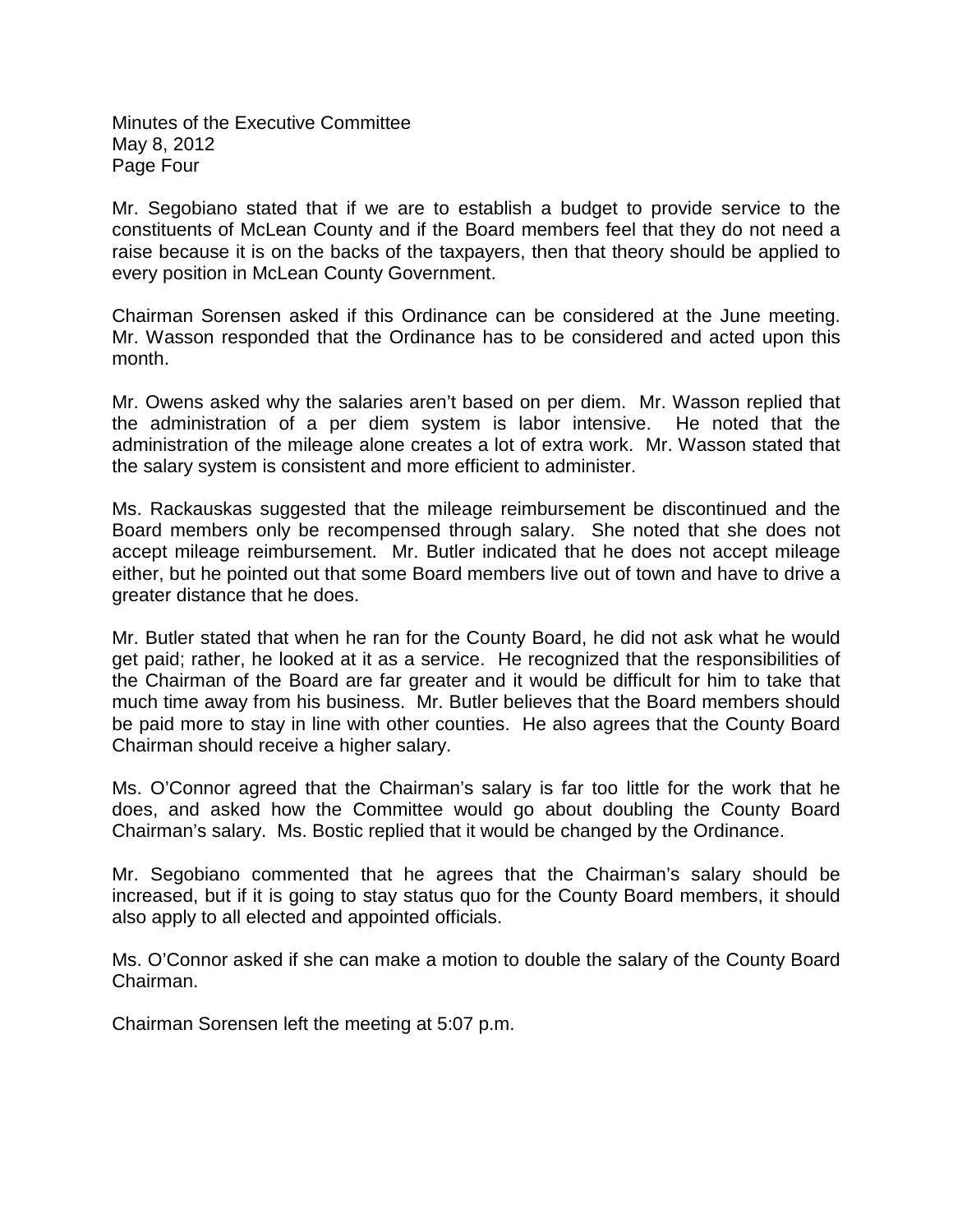Minutes of the Executive Committee May 8, 2012 Page Five

Mr. Wasson pointed out that currently the County Board members are receiving \$4,640, the Committee Chairs are receiving \$5,519 and the County Board Chairman is at \$9,382. If we increase back to the \$1,000 differential for Committee Chairs, it would be \$4,640 for Board members (retaining the same rate for County Board members because they got a 2.5% increase this year and a 2.5% last year); the Committee Chairs would go to \$5,640 and the proposal for four times the Committee chairs salary to go to the Board Chairman.

Mr. Hoselton suggested that the Board Members retain their current salaries.

Mr. Gordon stated that he is sympathetic with raising the Chair's salary. However, he is concerned about increasing the salary in comparison with Tazewell County. Mr. Gordon felt that a four-fold increase is excessive in tough economic times. He believes the increase should be more modest.

Vice Chairman Bostic recognized that the Board Chairman is required to attend meetings in Springfield and Chicago as well as local and regional meetings. She stated that not everyone would be willing to attend all of the meetings that the current Chairman attends for a salary of \$9,000. Vice Chairman Bostic suggested that if the salary is set for the Chairman and if the Chairman has a concern about it, the Chairman can step down; if the salary is set for a Committee Chair and it doesn't suit that person, they can resign from the Committee.

Mr. Segobiano stated that he is all for increasing the salary of the Board Chairman, but he believes that the Committee would be making a mistake if they made a decision to significantly increase the salary today.

Vice Chairman Bostic reminded the committee that she served on the County Administrator Search Committee. She noted that the salary expectations of many of the applicants would have equaled both Mr. Wasson and Ms. Eisner's salaries put together.

Ms. O'Connor asked if there is a consensus that the current County Board Chair's salary is too low. Mr. Owens pointed out that Chairman Sorensen did not run for Chairman for the salary, but because he wanted to serve this County.

Ms. Rackauskas advised that the person in the position should be left out of the discussion because the discussion is really about the position and not the person. She stated that she believes the compensation should be such that qualified people would be willing to take on the responsibilities of Chairman of the Board. Ms. Rackauskas reminded the Committee the County Board members and the County Board Chairman positions are not volunteer positions; they are elected positions.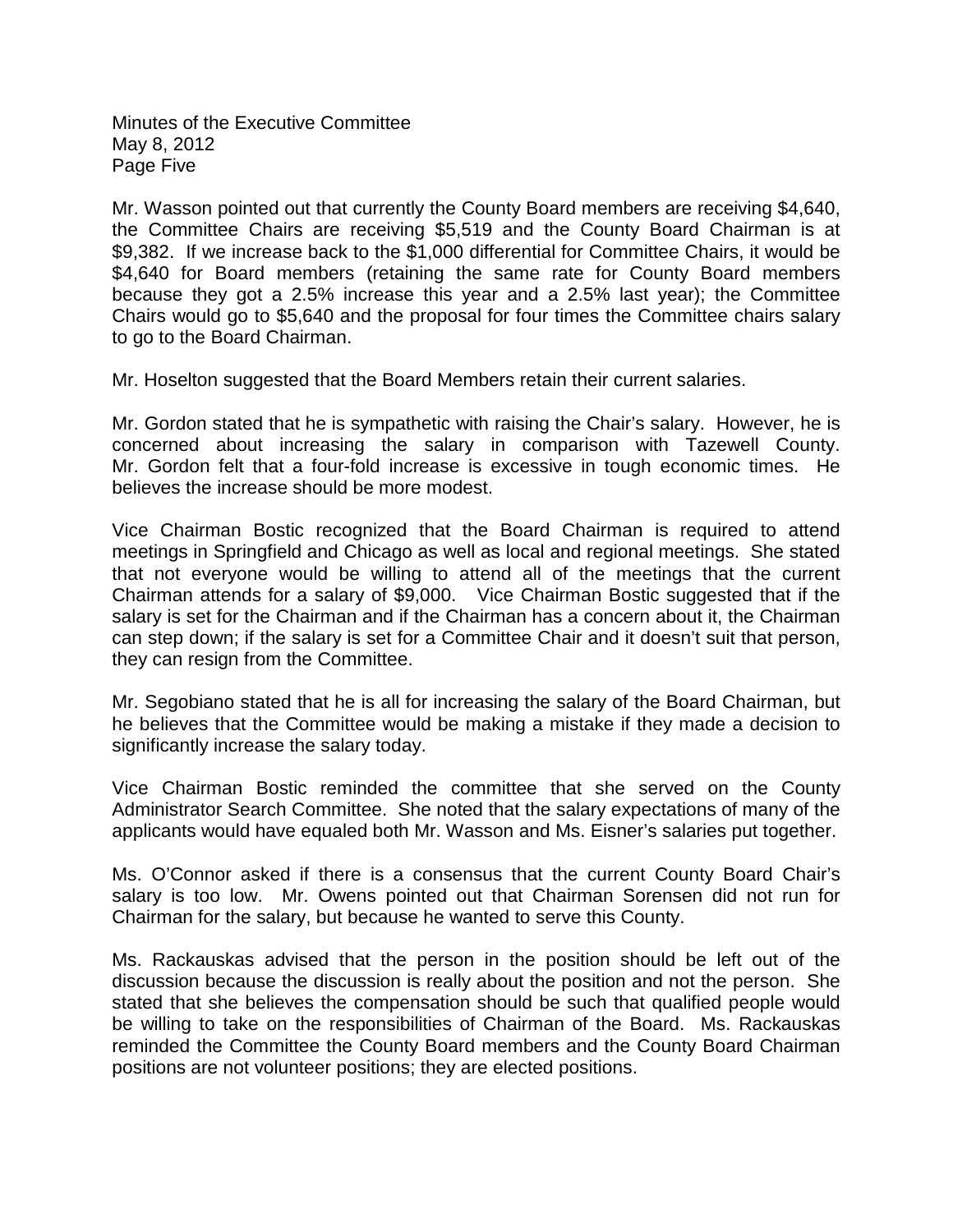Minutes of the Executive Committee May 8, 2012 Page Six

Mr. Owens asked if comparisons are made with the Mayors of Bloomington and Normal. Mr. Wasson responded that comparisons are not generally made between the County and the cities because the cities, as home rule units, have different resources.

Mr. Gordon recommended that any increase in salary for the Chairman should be phased up over three years.

Mr. Segobiano indicated that he would like to move to accept the recommendation of the County Administrator's Office.

Mr. Wasson reviewed the current recommendation as follows:

- County Board salaries would remain the same at \$4,640 for 2013, 2014 and 2015, and would receive 1.5% increase in 2016 to \$4,710 in 2016;
- The Executive Committee, the Standing Oversight Committee Chairs and atlarge members of the Executive Committee would receive a \$121 increase over their current salary or a 2.2% increase to \$5,640;
- The County Chairman would receive a 2.75% increase of \$258 initially and in 2016 would receive the 1.5% increase to \$9,785.

Mr. Wasson stated that the increases would be, in the first three years, zero percent increase for County Board members salary, a \$121 per year for Committee Chairs and \$258 per year for County Board Chairman, and then a 1.5% across-the-board for all three categories in 2016.

> Motion by Segobiano/Gordon to Recommend Approval of an Ordinance of the McLean County Board Setting Salaries of the Members of the McLean County Board – County Administrator's Office.

Ms. O'Connor and Ms. Rackauskas reiterated that the County Board Chairman's salary should be increased more than the recommendation.

Mr. Segobiano indicated that he believes that we send a message to the County employees and to the comparable counties that they can do what they want with their taxpayer dollars, but this is what we are doing here in McLean County.

Ms. O'Connor stated that she believes we are sending a message that the position in McLean County requires that this person attend many meetings and represent the County, and that it is worth more than \$9,785.

Mr. Hoselton called for the question. Vice Chairman Bostic asked if there were any objections to the call for the question. The Committee unanimously called for the question.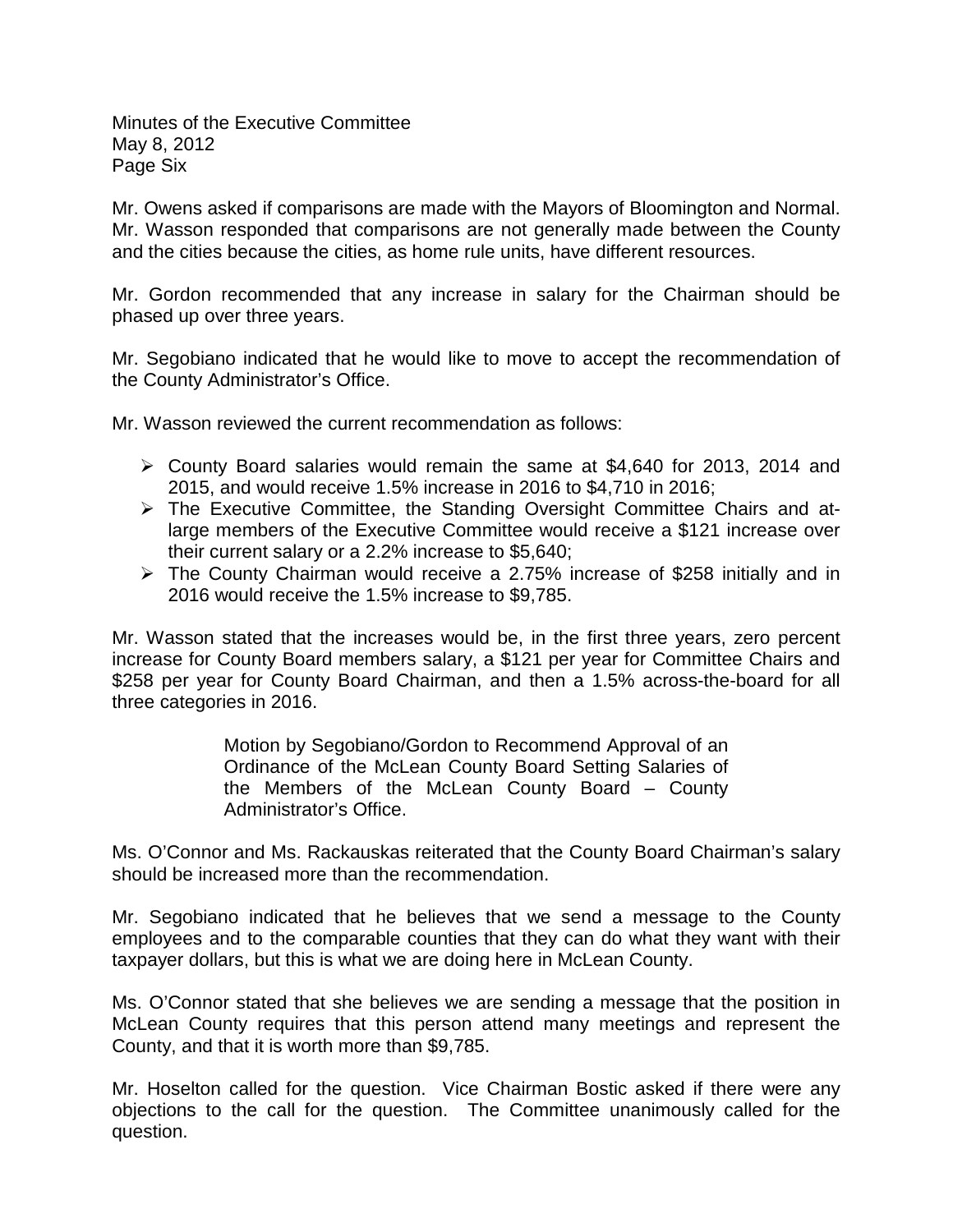Minutes of the Executive Committee May 8, 2012 Page Seven

Vice Chairman Bostic asked for a roll call vote on the Motion.

| Owens:      | No  |
|-------------|-----|
| Gordon:     | Yes |
| Hoselton:   | Yes |
| Rackauskas: | No  |
| Segobiano:  | Yes |
| Butler:     | No  |
| O'Connor:   | N٥  |

Vice Chairman Bostic stated that the motion failed 4 to 3. Mr. Wasson stated that a Committee member will need to make another motion.

Mr. Gordon made a motion that the request be amended to increase the Chairman's salary as follows:

| January 1, 2013: | \$10,000 |
|------------------|----------|
| January 1, 2014: | \$10,750 |
| January 1, 2015: | \$11,500 |
| January 1, 2016: | \$12,000 |

The motion failed for lack of a second to the motion.

Ms. Rackauskas made a motion that the request be amended to increase the Chairman's salary as follows:

| January 1, 2013: | \$12,050 |
|------------------|----------|
| January 1, 2014: | \$14,460 |
| January 1, 2015: | \$16,870 |
| January 1, 2016: | \$19,280 |

Motion by Rackauskas/Hoselton to Recommend Approval of an Ordinance of the McLean County Board Setting Salaries of the Members of the McLean County Board as amended to increase the Board Chairman's salary to \$12,050 in 2013, \$14,460 in 2014, \$16,870 in 2015 and \$19,280 in 2016 – County Administrator's Office.

Mr. Gordon expressed concern with the message that is being sent to people in the County unless it is made clear that the Chairman's salary has not been increased appropriately over the past several years. He stated that he would feel more comfortable if the salary in 2016 was less than the \$19,280. Mr. Gordon reiterated his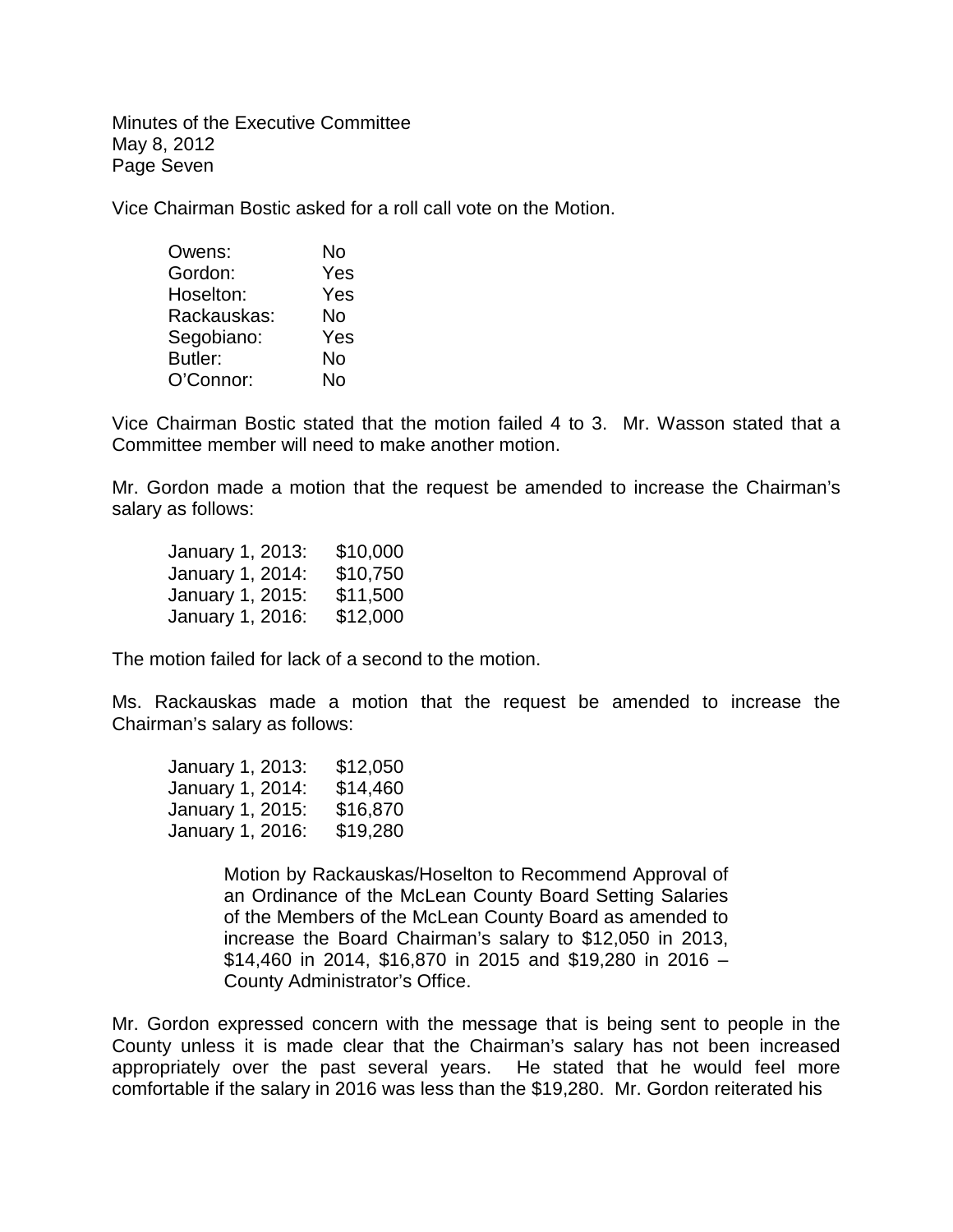Minutes of the Executive Committee May 8, 2012 Page Eight

concern with the 25% per year adjustment and how it will be perceived by members of the community. He agrees that the Chairman should be paid better, but he cannot support this large of an increase. Mr. Gordon stated that he would be more comfortable with a more gradual increase over the next four years with a final salary closer to \$16,000.

Mr. Segobiano stated that he will not support this motion as it sends a message that we are taking care of ourselves and not worrying about the rest of the community.

Ms. Rackauskas indicated that she is very aware of her constituents and how hard they work to pay their taxes. She noted that even after four years, the salary that the Chairman will make is less than all but one of the comparable counties today, not taking into account how those salaries may increase over the next four years.

Mr. Segobiano pointed out that the position has never been unfilled regardless of the salary. He stated he will not support this motion.

Ms. O'Connor reminded the Committee that the employees are once again receiving an across-the-board salary increase and seeing some merit increases. She added that everyone is conscious of how taxpayer dollars are being spent, and this is a good investment in the County.

After additional discussion, Vice Chairman Bostic asked for a roll call vote on the motion:

| Butler:     | Yes |
|-------------|-----|
| O'Connor:   | Yes |
| Owens:      | No  |
| Gordon:     | No  |
| Hoselton:   | Yes |
| Rackauskas: | Yes |
| Segobiano:  | No  |

Motion carried 4 to 3.

Mr. Erickson asked that Exhibit A be placed in the County Board packet. Mr. Wasson replied that Exhibit A will be included in the County Board meeting.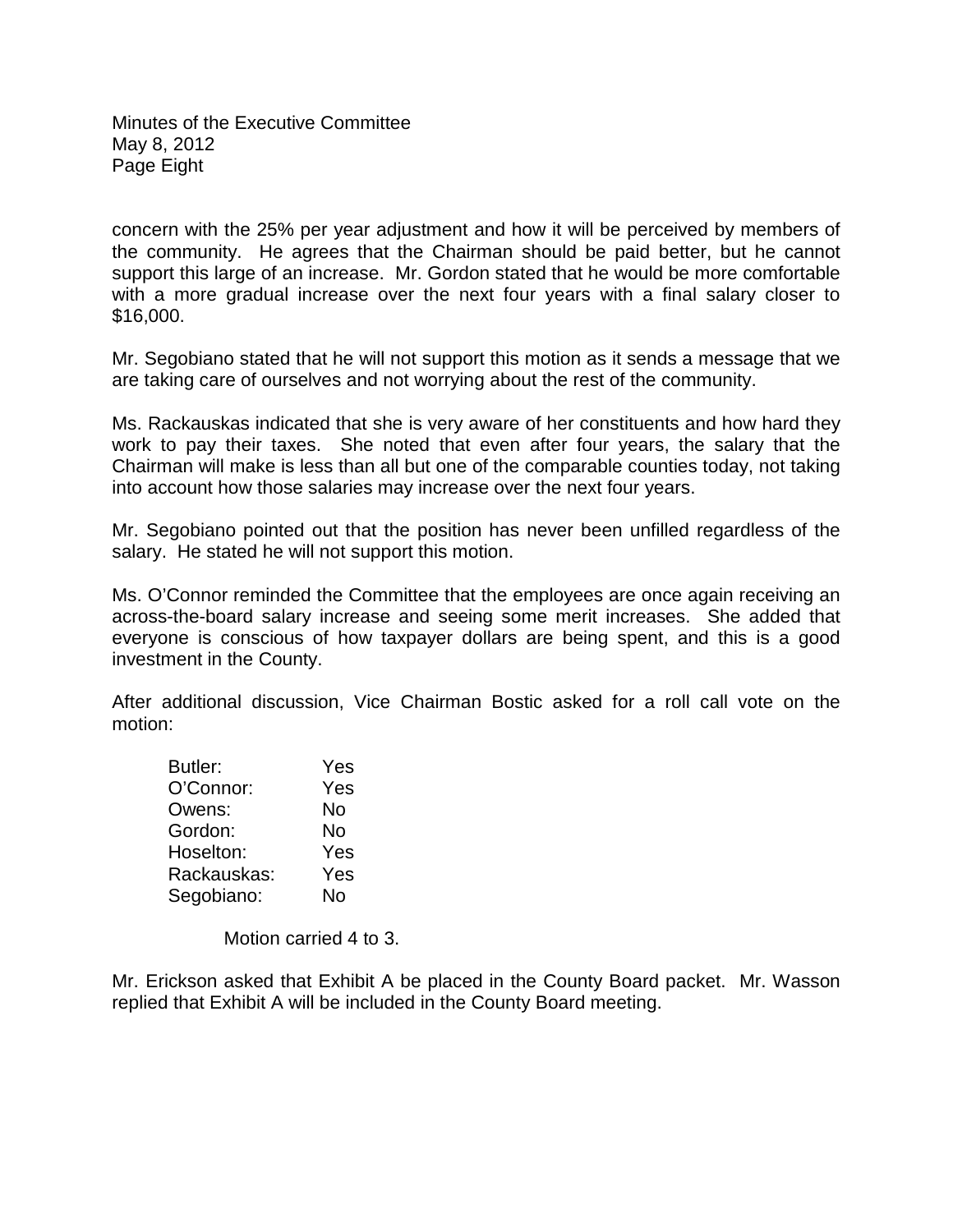Minutes of the Executive Committee May 8, 2012 Page Nine

Mr. Stan Hoselton, Chairman, Transportation Committee, presented a request for approval of an Intergovernmental Agreement with the Board of Education of Olympia Community Unit School District No. 16 for two (2) solar powered flashing beacons on County Highway 18 in Danvers. He explained that the school approached the Highway Department requesting the lights. Mr. Hoselton stated that the lights are not required but are being installed in the best interest of the school and the students. He indicated that the County will purchase and Olympia School will repay the County. Mr. Hoselton added that the County will furnish the poles and provide the necessary maintenance. He noted that the Agreement is for 20 years.

> Motion by Hoselton/Owens to Recommend Approval of an Intergovernmental Agreement with the Board of Education of Olympia Community Unit School District No. 16 for Two (2) Solar Powered Flashing Beacons on County Highway 18 in Danvers. Motion carried.

Mr. Hoselton presented a request for approval of an Emergency Appropriation Ordinance Amending the McLean County Fiscal Year 2012 Combined Annual Appropriation and Budget Ordinance – McLean County Highway Fund 0120, McLean County Highway Department 0055. He indicated that this a \$25,000 transfer of funds from Roads and Drainage 0716 to Capitalized Assessment 0850.

> Motion by Hoselton/Rackauskas to Recommend Approval of an Emergency Appropriation Ordinance Amending the McLean County Fiscal Year 2012 Combined Annual Appropriation and Budget Ordinance – McLean County Highway Fund 0120, McLean County Highway Department 0055.

Motion carried.

Mr. Hoselton presented a request for approval of an Illinois Department of Transportation Enhancement Program Grant for Historic Route 66 Bike Trail.

> Motion by Hoselton/Owens to Recommend Approval of an Illinois Department of Transportation Enhancement Program Grant for Historic Route 66 Bike Trail.

Mr. Butler advised that he will vote against this request because the money will be received from the Federal Government that really has no money to build 2.51 miles of track for \$1 million, and then the County will be required to maintain it in perpetuity.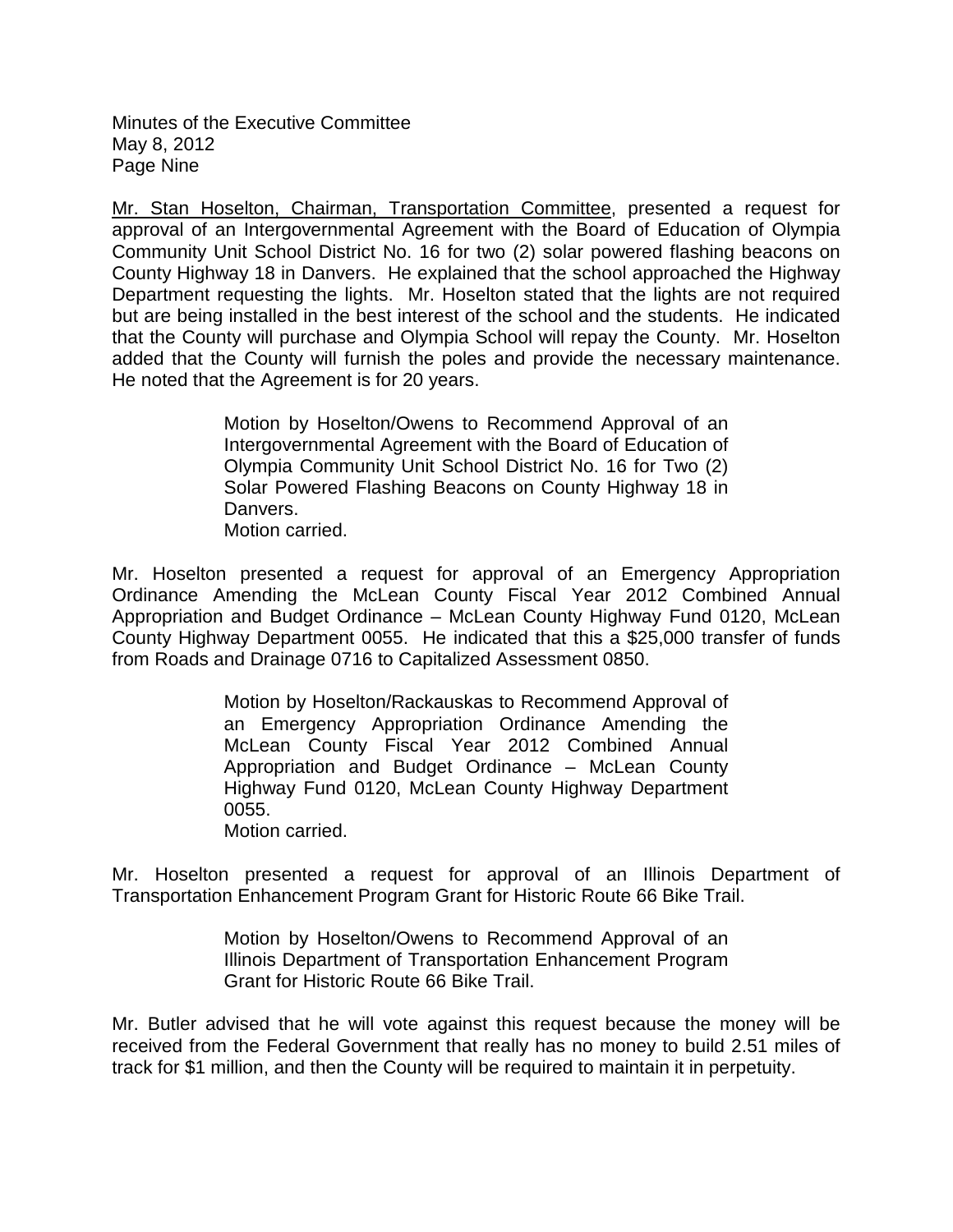Minutes of the Executive Committee May 8, 2012 Page Ten

Mr. Wasson noted that under the Intergovernmental Agreement, the municipalities agreed to maintain the sections that are within their corporate limits, so there is a portion that is within Towanda and a portion that is outside of Towanda.

Mr. Hoselton advised that the estimated cost of this project is \$1 million and funding is 80% Federal and 20% local. The County's portion will be \$49,800.

Mr. Wasson stated that this is a continued phased development of the trail.

Ms. Rackauskas expressed concern with the matching fund requirements of the County. Mr. Hoselton responded that this funding is for this particular project and cannot be transferred to any other projects.

Vice Chairman Bostic advised that the County has a binding Intergovernmental Agreement that we have been a party to for several years to move this project forward. Mr. Wasson explained that it is an Intergovernmental Agreement that includes all of the municipalities along Route 66, namely Bloomington, Normal, McLean, Towanda, Lexington, Chenoa and the County. He noted that there have been incremental developments not only going outside of Bloomington-Normal, like the Shirley section and the section that will be under construction this year going from Normal to Towanda, which has already been approved and grant funds have been received. Mr. Wasson added that a section has already been completed in Lexington and a section completed in Chenoa. The incremental process would be to link those remaining locations.

Vice Chairman Bostic called for a vote on the Motion.

Motion carried with Mr. Butler voting "no."

Mr. Hoselton reviewed the items to be presented to the Board, which included a request for approval of a Resolution and Bid Tab for the April 25, 2012 County Non-MFT (Motor Fuel Tax) Letting and a request for approval of a State of Illinois Department of Transportation Agreement for Local Agency (LA) Railway-Highway Grade crossing improvements, Bellflower-Saybrook Road (CH 5).

Vice Chairman Bostic asked if there were any additional questions or comments. Hearing none, she thanked Mr. Hoselton.

Ms. Diane Bostic, Chairman, Property Committee, advised that the Property Committee brings no items for action to the Executive Committee.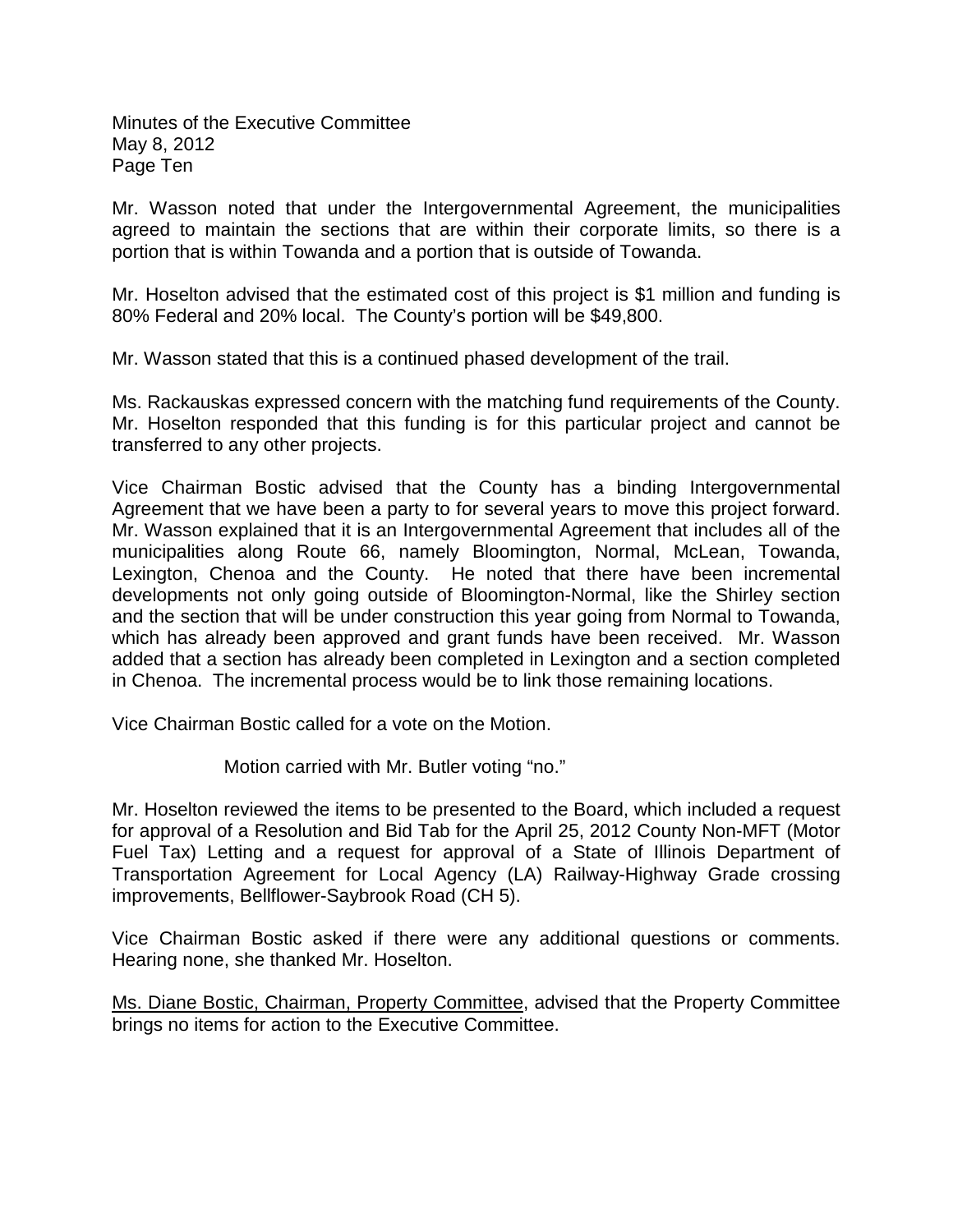Minutes of the Executive Committee May 8, 2012 Page Eleven

Mr. Ben Owens, Chairman, Finance Committee**,** presented a request for approval of Critical Personnel Hiring Requests – County Administrator's Office.

> Motion by Owens/Rackauskas to Recommend Approval of Critical Personnel Hiring Requests – County Administrator's Office. Motion carried.

Mr. Owens presented a request for Approval of the Resolution establishing the Budget Policy for Fiscal Year 2013 – County Administrator's Office.

> Motion by Owens/Butler to Recommend Approval of the Resolution Establishing the Budget Policy for Fiscal Year 2013 – County Administrator's Office. Motion carried.

Mr. Owens presented a Request for Approval of Schedule A – Calendar for preparation of the Fiscal Year 2013 Budget, Five Year Capital Improvement Budget, and Recommended Three Year Budget – County Administrator's Office.

> Motion by Owens/Rackauskas to Recommend Approval of Schedule A – Calendar for Preparation of the Fiscal Year 2013 Budget, Five Year Capital Improvement Budget, and Recommended Three Year Budget – County Administrator's **Office** Motion carried.

Mr. Owens presented a Request for Approval of proposed Ordinances setting salaries for Elected Officials – County Administrator's Office.

> Motion by Owens/Gordon to Recommend Approval of Proposed Ordinances setting Salaries for Elected Officials – County Administrator's Office. Motion carried.

Vice Chairman Bostic asked if there were any questions or comments. Hearing none, she thanked Mr. Owens.

Ms. Bette Rackauskas, Chairman, Justice Committee, presented a request for approval of renewal of Intergovernmental Agreement between the Department of Healthcare and Family Services and the McLean County Office of the Chief Judge, Agreement 2011-55- 008-K3, Title IV-D Child Support Enforcement Grant – Circuit Court.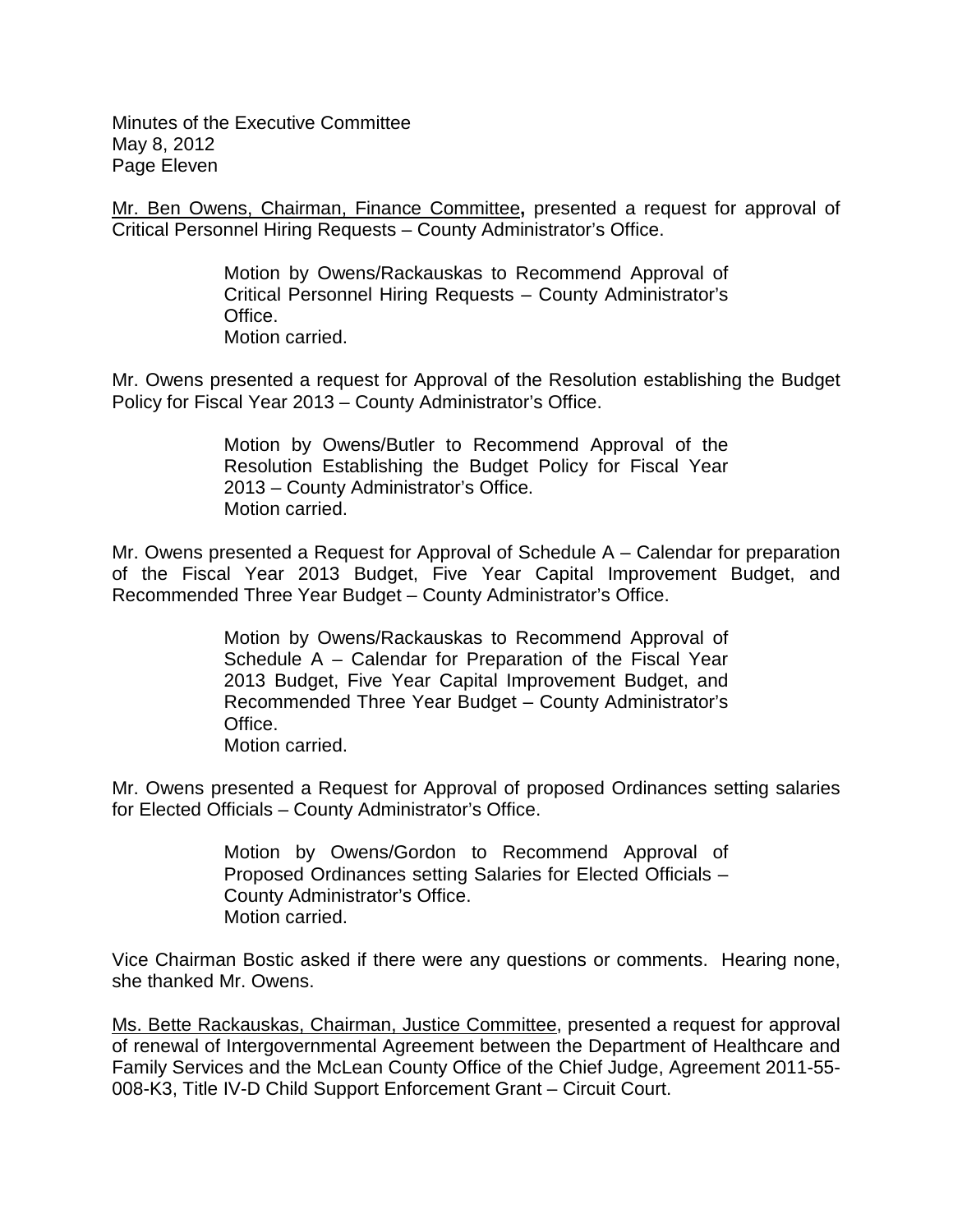Minutes of the Executive Committee May 8, 2012 Page Twelve

> Motion by Rackauskas/Hoselton to Recommend Approval of Renewal of an Intergovernmental Agreement between the Department of Healthcare and Family Services and the Chief Judge, Agreement 2011-55-008-K3, Title IV-D Child Support Enforcement Grant – Circuit Court. Motion carried.

Ms. Rackauskas presented a request for approval of renewal of Intergovernmental Agreement between the Department of Healthcare and Family Services and the State's Attorney's Office, Agreement 2011-55-013-K3, Title IV-D Child Support Enforcement Grant – State's Attorney's Office

> Motion by Rackauskas/Gordon to Recommend Approval of Renewal of an Intergovernmental Agreement between the Department of Healthcare and Family Services and the State's Attorney's Office, Agreement 2011-55-013-K3, Title IV-D Child Support Enforcement Grant – State's Attorney's Office. Motion carried.

Ms. Rackauskas reminded the Committee that Saturday, May 12<sup>th</sup>, at Evergreen Cemetery, CASA is doing a walk. She invited members to participate in this event that begins at 9:00 a.m. with registration at 8:00 a.m.

Vice Chairman Bostic asked if there were any other questions or comments. Hearing none, she thanked Ms. Rackauskas.

Mr. George Gordon, Chairman, Land Use and Development Committee, presented a request for approval of a County Watersheds Management program Intergovernmental Agreement with the City of Bloomington, the Town of Normal, the County of McLean and the McLean County Soil and Water Conservation District.

> Motion by Gordon/Owens to Recommend Approval of a County Watersheds Management Program Intergovernmental Agreement with the City of Bloomington, the Town of Normal, the County of McLean and the McLean County Soil and Water Conservation District. Motion carried.

Vice Chairman Bostic asked if there were any questions or comments. Hearing none, she thanked Mr. Gordon.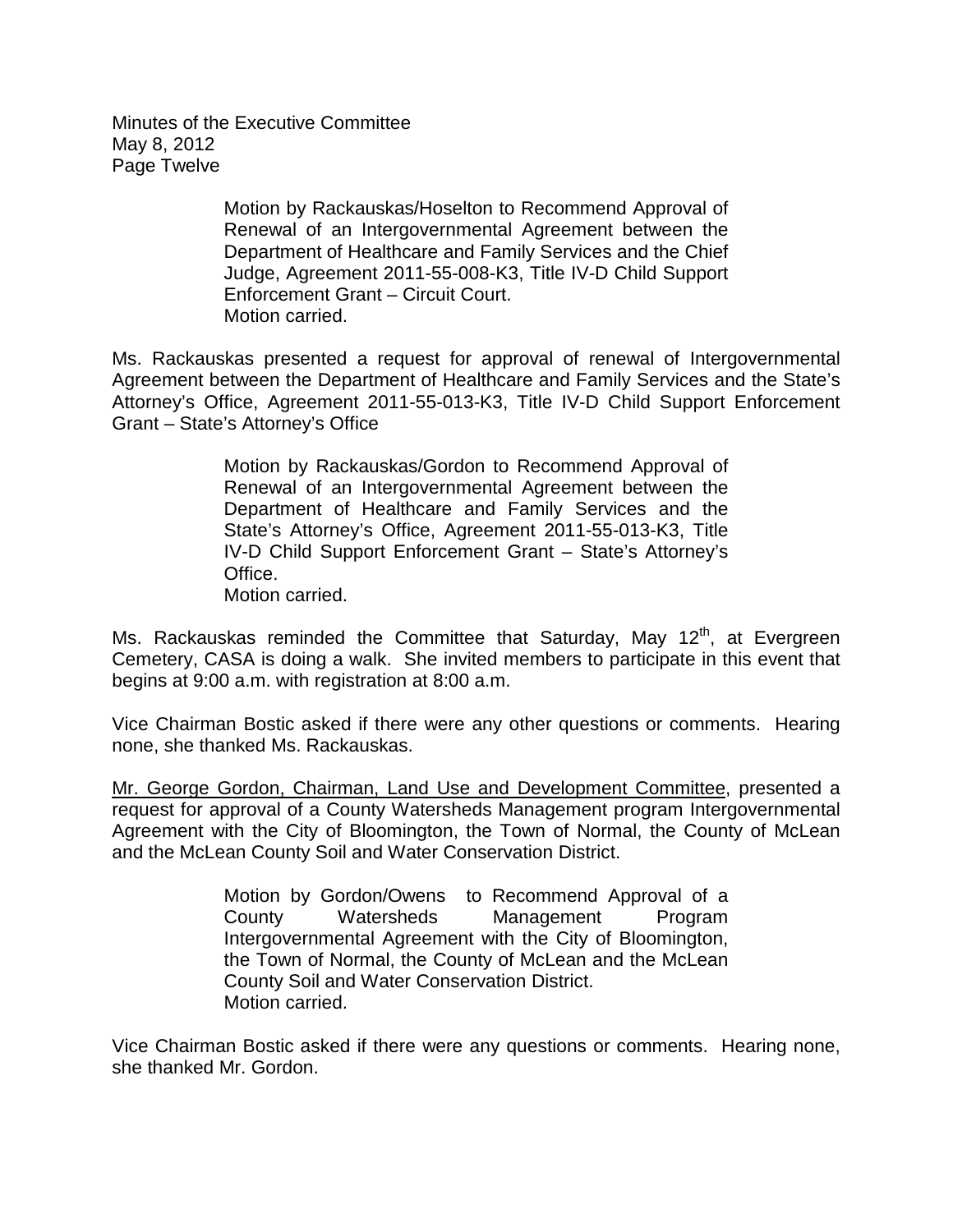Minutes of the Executive Committee May 8, 2012 Page Thirteen

Mr. Wasson noted that an updated Ordinance setting the salaries of the Members of the McLean County Board will be included in the County Board Packet with the recommended salaries, including Exhibit A on County Board member salaries.

Ms. Rackauskas asked if the Enterprise Zone going out to Gibson City will be voted on by the County Board. Mr. Wasson replied that this request will be brought to the Board in June. Ms. Rackauskas asked if information regarding how the Enterprise Zone works will be provided at that time. Mr. Wasson responded that the EDC will provide a presentation regarding this proposed project.

Mr. Wasson reminded the Committee that the EDC will be presenting a Public Partners Update tomorrow, May  $9<sup>th</sup>$  at 5:00 p.m. in Room 400.

Ms. Rackauskas announced that the first Recovery Court Graduation is scheduled for May  $24<sup>th</sup>$  at 4:00 p.m. in the Jury Assembly Room.

Mr. Owens asked if the EDC will provide information regarding the Enterprise Zone at the meeting tomorrow evening. Mr. Wasson replied that EDC will likely provide some information at the meeting.

Mr. Owens asked if the Enterprise Zone proposal will go through the Finance Committee or the Executive Committee. Mr. Wasson responded that he will have to review past practice. He advised that this is different because it is not just the designation of an area as part of the Enterprise Zone. Under this proposal, as part of the Intergovernmental Agreement, the Enterprise Zone is expanding to include Ford County.

Mr. Segobiano asked if we have the capability of expanding into other counties, such as Tazewell County for their \$5-6 millions development. Mr. Wasson replied that he is not sure if Tazewell has an Enterprise Zone. He noted that there are a limited number of partners that allow for additional square miles to be added to an Enterprise zone. Mr. Wasson replied that he believes the limit is four or five. Mr. Owens indicated that he believes it is four and, if that is the case, Ford would be the fourth partner, including Bloomington, Normal, the County and now Ford.

Vice Chairman Bostic presented the April 30, 2012 bills as recommended and transmitted by the County Auditor for payment. The Fund Total is \$457,770.16 and the Prepaid Total is the same.